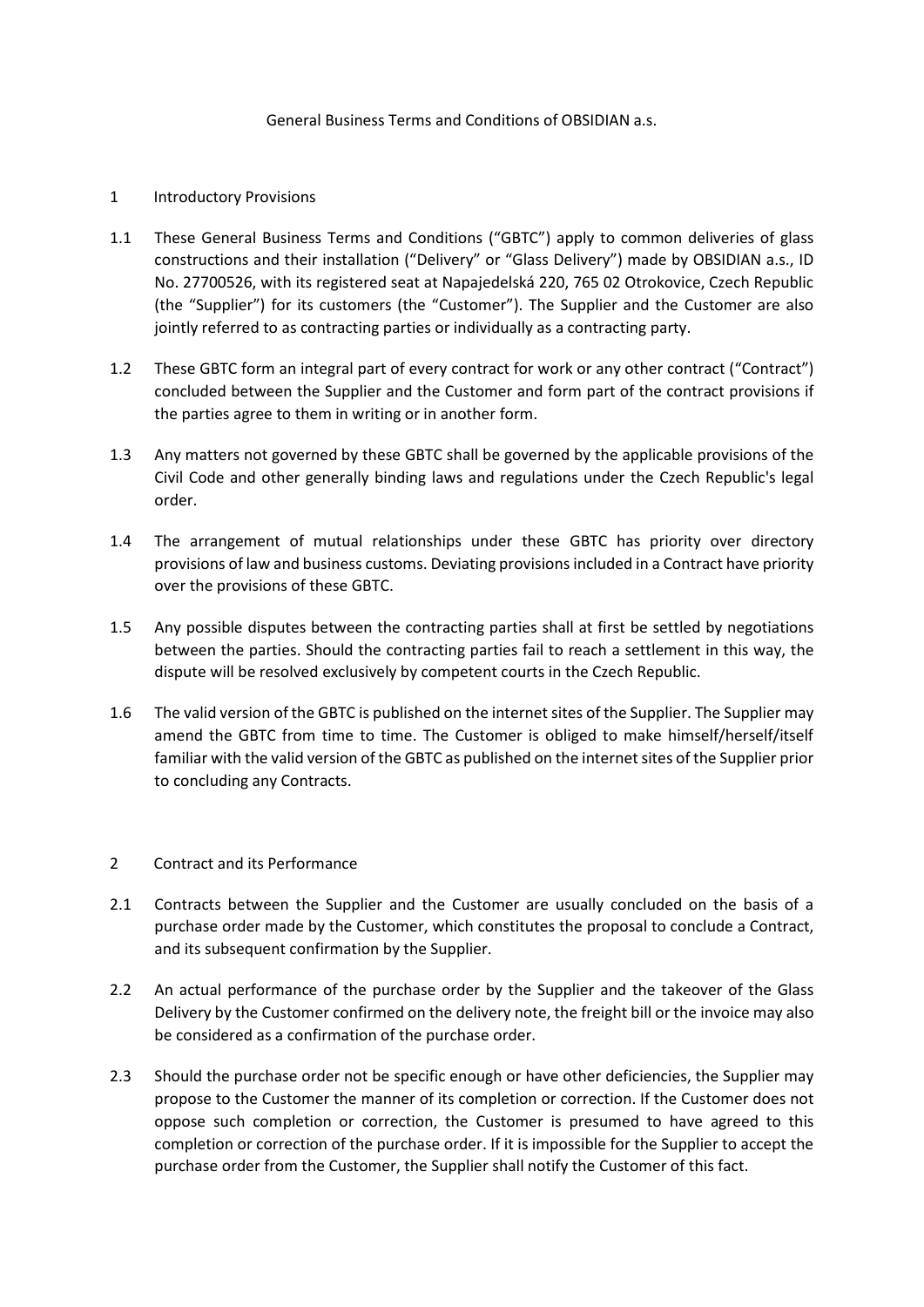- 2.4 Should the Customer change his/her/its requirements after the Contract has been concluded or should there be any changes in the production that may influence the performance of the concluded Contract, the Supplier will initiate a change control procedure. Any proposed changes or contract amendments must be made in writing or sent by email.
- 2.5 The right of ownership to the Glass Delivery passes to the Customer after the price for the Glass Delivery has been paid in full. The risk of damage to the Glass Delivery passes to the Customer upon its handover to the Customer.
- 2.6 Unless stipulated otherwise, the place of delivery is the registered seat of the Customer.
- 2.7 If the Customer learns that he/she/it will not be able to take over the Delivery from the contractual freight forwarder or the Supplier at the agreed time of delivery, the Customer must immediately inform the Supplier of this fact in writing or by email and to state the reason and a date when he/she/it will be able to take over the Delivery. If the Customer does not take over the Glass Delivery at the agreed time or will not adequately cooperate in order to ensure a proper takeover of the Delivery, this fact will be without prejudice to the Customer's duty to pay the agreed price as if the Delivery had been performed. In this case, the Supplier will arrange for storage of the Delivery at the Customer's risk and expense.
- 2.8 If the Customer fails to take over the Glass Delivery in the agreed time, the Supplier may set the Customer an additional period of time for the takeover of the Delivery in writing. Should the Customer fail to take over the Delivery within this additional period of time for reasons which the Supplier bears no liability for, the Supplier may withdraw from the contract or a part thereof in writing, without prejudice to the right of the Supplier to be compensated for loss incurred as a result of such breach of contractual duties on the part of the Customer.
- 2.9 Each contracting party may suspend its performance of contractual duties if the performance of such duties becomes impossible or unreasonably difficult as a result of force majeure, e.g. flood, trade embargo etc.
- 2.10 The contractual relationship between the Customer and the Supplier may be terminated in particular by the fulfilment of the respective duties of the contracting parties, by an agreement made in writing or, should the contract be breached in a substantial manner, by a withdrawal from the contract made in writing.
- 2.11 A substantial breach of contract will be deemed to be the Customer's default with payment of the invoiced price of more than one month, as well as the Supplier's default to deliver the glass for more than one month as of the agreed term for the Glass Delivery.
- 2.12 In a written withdrawal from the Contract, the withdrawing party must state the reason for which it is withdrawing from the Contract and, if necessary, to attach to the withdrawal documents proving the asserted reasons.
- 2.13 The contracting party receiving the withdrawal from the Contract must send the other party its opinion on this matter without undue delay and state whether or not it accepts the reasons for the withdrawal. If the party does not accept the reasons for the withdrawal, it must state why it regards such reasons to be insufficient.